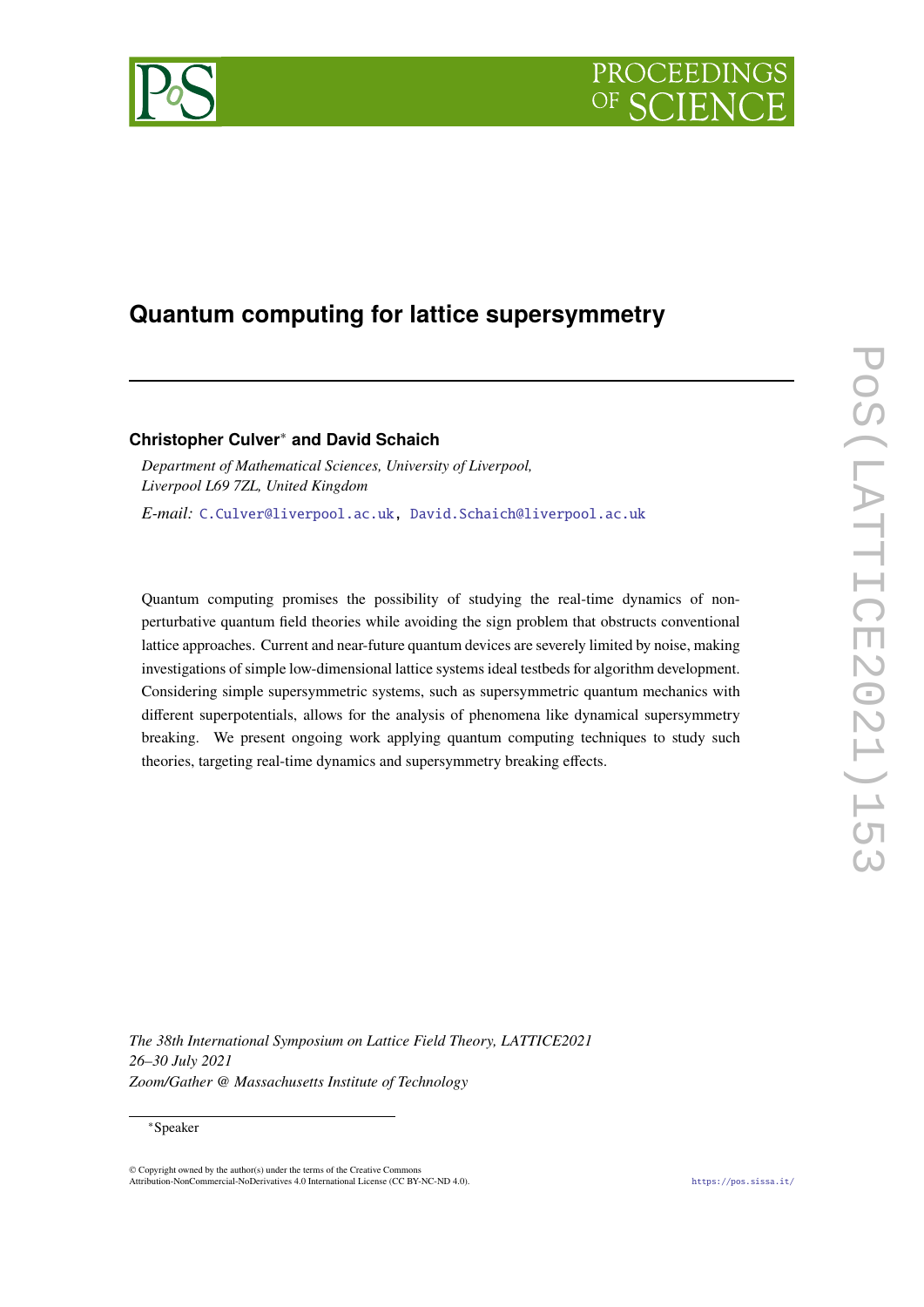## **1. Introduction**

Supersymmetry is an extension of Poincaré symmetry to include spinor generators relating bosonic and fermionic fields. Supersymmetric theories have rich features including appearance in holographic dualities [\[1\]](#page-8-0) which are a correspondence between spacetime in quantum gravity and a quantum field theory on its boundary. The existence of dualities enables the indirect study of phenomena in quantum gravity, such as the dynamics of evaporating black holes. Instead of solving the quantum gravity problem it is sufficient to study the quantum field theory. In this realm lattice regularization provides a non-perturbative approach via both importance-sampling algorithms in classical computing as well as the developing frontier of quantum simulation. Here we study simple supersymmetric systems using quantum computing, which in principle offers direct access to real-time dynamics of quantum field theories. Beyond this, quantum computing may enable the investigation of entanglement generation [\[2\]](#page-8-1), dynamical supersymmetry breaking (which has a severe sign problem [\[3,](#page-8-2) [4\]](#page-8-3)), and real-time scattering of particles in supersymmetric extensions of the standard model.

Quantum computing is currently in the Noisy Intermediate Scale Quantum (NISQ) era [\[5\]](#page-8-4) of quantum devices with low qubit counts and significant error rates for the operations on qubits. The solution to an evaporating black hole or real-time scattering are beyond the capabilities of NISQ devices. Modern quantum computers are best suited to validating algorithmic advances on simple test case systems. Here we will study simple supersymmetric quantum mechanics (SQM) with two supercharges in  $0 + 1$  dimensions. This system was recently studied with classical-computing lattice methods by Refs. [\[6](#page-8-5)[–8\]](#page-8-6), which explored dynamical supersymmetry breaking for different superpotentials. Similar supersymmetric matrix models are also under consideration as targets for quantum computing  $[9-11]$  $[9-11]$ . In this work we will study dynamical supersymmetry breaking for three different superpotentials. In Section [2](#page-1-0) we define SQM in more detail and discuss how to test whether supersymmetry is spontaneously broken. Then in Section [3](#page-2-0) we discuss the necessary quantum computing technology to analyze our supersymmetric system. Our progress is presented in Section [4](#page-4-0) including determinations of supersymmetry breaking and the feasibility of studying SQM on NISQ devices.

# <span id="page-1-0"></span>**2. Supersymmetric Quantum Mechanics**

In this section we review SQM with two supercharges in  $0+1$  dimensions. We start by defining the Hamiltonian

<span id="page-1-1"></span>
$$
2H_{\text{SQM}} = 2i\partial_t = \left\{Q, \overline{Q}\right\} = Q\overline{Q} + \overline{Q}Q,\tag{1}
$$

where Q and  $\overline{Q}$  are two independent supercharges with  $Q^2 = \overline{Q}^2 = 0$  and  $[H, Q] = [H, \overline{Q}] = 0$ . These can be expressed in terms of bosonic and fermionic operators as

$$
Q = \hat{b} \left[ i\hat{p} + W'(\hat{q}) \right] \qquad \qquad \overline{Q} = \hat{b}^{\dagger} \left[ -i\hat{p} + W'(\hat{q}) \right], \tag{2}
$$

where  $\hat{q}$  and  $\hat{p}$  are the bosonic coordinate and conjugate momentum operators respectively. The function  $W(\hat{a})$  is the superpotential, and the prime denotes derivatives with respect to  $\hat{a}$ . The fermionic operators  $\hat{b}^{\dagger}$  and  $\hat{b}$  create and destroy a fermionic state respectively, with  $\hat{b}^2 = (\hat{b}^{\dagger})^2 = 0$ and  $\{\hat{b}, \hat{b}^{\dagger}\}=1$ .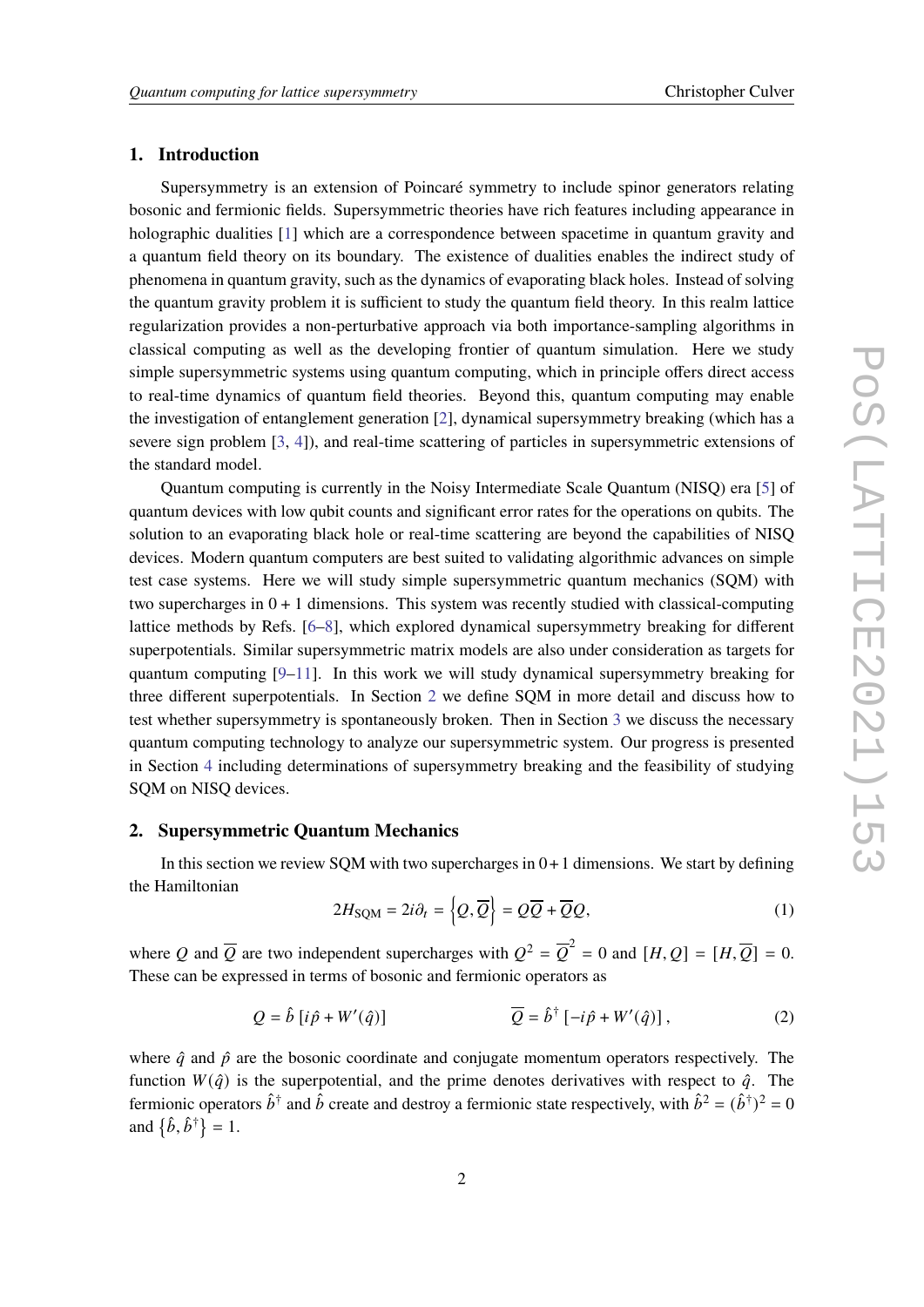Using the above equations it is instructive to write down the Hamiltonian in terms of bosonic and fermionic operators, for which

$$
2H_{\text{SQM}} = \hat{p}^2 + [W'(\hat{q})]^2 - W''(\hat{q}) [\hat{b}^\dagger, \hat{b}]. \tag{3}
$$

The coupling between the fermion and boson depends entirely on the superpotential. The Hilbert space of the Hamiltonian is the tensor product of the Hilbert space of a single boson with that of a single fermion. The continuous bosonic Hilbert space can be written with the basis  $|\phi\rangle$  where

$$
\langle \phi' | \phi \rangle = \delta(\phi' - \phi), \qquad \hat{q} | \phi \rangle = \phi | \phi \rangle, \qquad e^{i p \Delta} | \phi \rangle = | \phi + \Delta \rangle. \tag{4}
$$

The fermionic Hilbert space is a two-dimensional vector space spanned by  $|0\rangle$  and  $|1\rangle$  with

$$
\hat{b} |1\rangle = |0\rangle
$$
\n
$$
\hat{b} |1\rangle = 0
$$
\n
$$
\hat{b} |0\rangle = 0
$$
\n
$$
\hat{b}^{\dagger} |0\rangle = |1\rangle.
$$
\n(5)

The bosonic Hilbert space needs to be regulated to map the degrees of freedom to a finite number of qubits, which we will discuss in Section [3.](#page-2-0)

In this work we consider superpotentials for which the bosonic part of the Hamiltonian can be written as a harmonic oscillator plus additional interactions,  $[W']^2 \supset m^2 \hat{q}^2$ , where m is the mass of the particles. It is thus useful to transform from the  $\hat{q}$ ,  $\hat{p}$  basis to the  $\hat{a}^{\dagger}$ ,  $\hat{a}$  creation and annihilation operator basis of a harmonic oscillator, through the usual definitions

$$
\hat{a} = \sqrt{\frac{m}{2}}\hat{q} + \frac{i}{\sqrt{2m}}\hat{p}, \qquad \hat{a}^{\dagger} = \sqrt{\frac{m}{2}}\hat{q} - \frac{i}{\sqrt{2m}}\hat{p}.
$$
 (6)

The SQM Hamiltonian in Eq. [1](#page-1-1) is manifestly supersymmetric, but supersymmetry may break spontaneously depending on the superpotential. One way to study dynamical supersymmetry breaking is to compute the Witten index [\[12\]](#page-8-9)

$$
\mathcal{W} = \text{Tr}\left[(-1)^F e^{-iHt}\right] = \text{Tr}_B\left[e^{-iHt}\right] - \text{Tr}_F\left[e^{-iHt}\right].\tag{7}
$$

Here the first trace over all states of the Hilbert space is split into traces over the bosonic and fermionic parts of the Hilbert space. A vanishing Witten index,  $W = 0$ , is a necessary but insufficient condition for supersymmetry breaking, and corresponds to a vanishing partition function  $Z = 0$ that obstructs classical importance-sampling computations [\[3,](#page-8-2) [4\]](#page-8-3). Turning to quantum computing, a more straightforward approach is to exploit the fact that supersymmetry is broken only if the ground-state energy is non-zero. Computing the ground-state energy is a task well suited for the variational quantum eigensolver (VQE) to be discussed in the next section.

### <span id="page-2-0"></span>**3. Quantum Computing**

To enable computations on a quantum computer we must regulate the infinite bosonic degrees of freedom. We impose a hard cutoff  $\Lambda$  of the boson by limiting the number of accessible modes of the harmonic oscillator. While this explicitly breaks supersymmetry, we expect that these effects will become negligible for sufficiently large  $\Lambda$ . The raising and lowering operators become

$$
\hat{a} = \sum_{n=0}^{\Lambda - 2} \sqrt{n+1} \left| n \right\rangle \left\langle n+1 \right|, \qquad \qquad \hat{a}^{\dagger} = \sum_{n=0}^{\Lambda - 2} \sqrt{n+1} \left| n+1 \right\rangle \left\langle n \right|.
$$
 (8)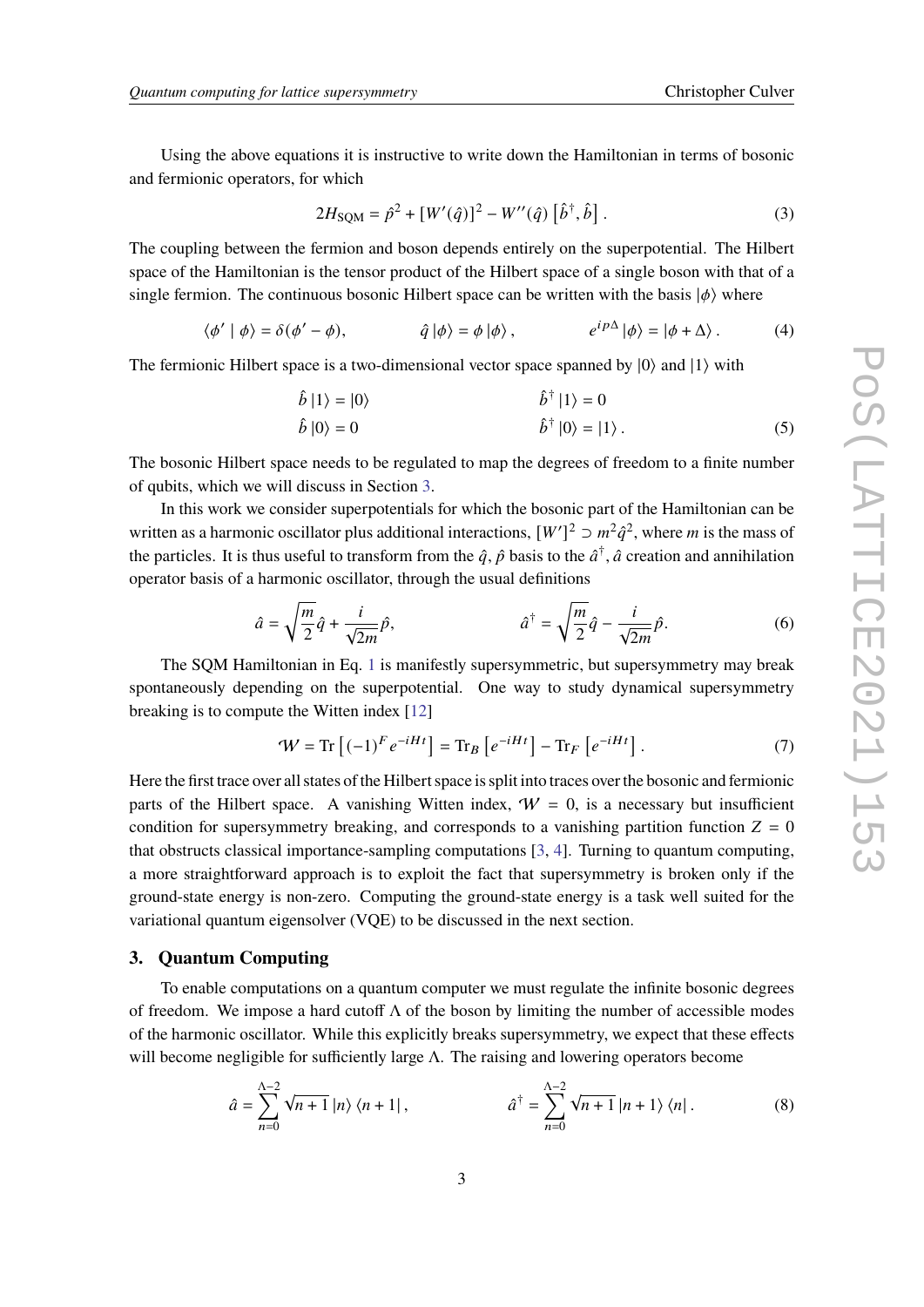Having a Hilbert space with a finite number of degrees of freedom, we can convert the harmonic oscillator degrees of freedom to qubit ones. The first step is to write the state  $j$  in binary as  $j = \sum_{i=0}^{N-1} b_i 2^i$  with  $N = \lceil \log_2 \Lambda \rceil$ . We associate one qubit with each binary digit, and write the state as a tensor product of  $N$  qubit states,

$$
|j\rangle = |b_0\rangle |b_1\rangle \dots |b_{N-1}\rangle. \tag{9}
$$

Using this, we can translate the matrix element of any bosonic operator into its representation in terms of the qubit degrees of freedom,

$$
|n\rangle\langle n'| = \otimes_{i=0}^{N-1} |b_i\rangle\langle b'_i|.
$$
 (10)

It is useful to write the tensor product on the right hand side in terms of Pauli matrices using the following four relations,

$$
|0\rangle\langle 1| = \frac{1}{2}(X + iY), \qquad |1\rangle\langle 0| = \frac{1}{2}(X - iY), \qquad (11)
$$

$$
|0\rangle\langle 0| = \frac{1}{2}(1+Z), \qquad |1\rangle\langle 1| = \frac{1}{2}(1-Z). \qquad (12)
$$

Any bosonic operator can thus be expressed as a linear combination of products of Pauli matrices, called a Pauli string.

For the fermionic degrees of freedom we use the Jordan–Wigner transformation which maps the fermionic occupation to spin degrees of freedom. The creation and annihilation operators are

$$
\hat{b}^{\dagger} = \frac{1}{2} (X - iY), \qquad \hat{b} = \frac{1}{2} (X + iY). \qquad (13)
$$

We will always assign the fermionic degree of freedom to the  $N + 1$  qubit. The mapping from bosonic and fermionic degrees of freedom to qubit ones results in the Hamiltonian as a single Pauli string. This allows us to take advantage of IBM Qiskit [\[13\]](#page-8-10) implementations of quantum algorithms such as Trotter evolution and the VQE algorithm. We conclude this section by briefly reviewing each of these algorithms in turn.

First, to study real-time dynamics we need a quantum circuit for the operation  $e^{iHt}$  acting on the qubits. This can be done with the Suzuki–Trotter decomposition which breaks the continuous time *t* into *N* 'Trotter steps' of size  $\delta \equiv t/N$  via

$$
e^{-iHt} |\psi\rangle = (\exp\left[-iH\delta\right])^N |\psi\rangle. \tag{14}
$$

For a Hamiltonian that is a sum of M terms,  $H = \sum_{j=1}^{M} H_j$ , a single step becomes

$$
\left|\psi(t+\delta)\right\rangle\equiv\exp\left[-i\sum_{j=1}^{M}H_{j}\delta\right]\left|\psi(t)\right\rangle.
$$

In practice  $M > 1$  and the Baker–Campbell–Hausdorff formula is used to convert the exponential of the sum H into a product of exponentials involving individual  $H_i$ . Since these various terms in the Hamiltonian do not commute in general, this implies a trade-off between the number of gate operations and the accuracy with which the state  $|\psi(t+\delta)\rangle$  can be obtained at the end of a single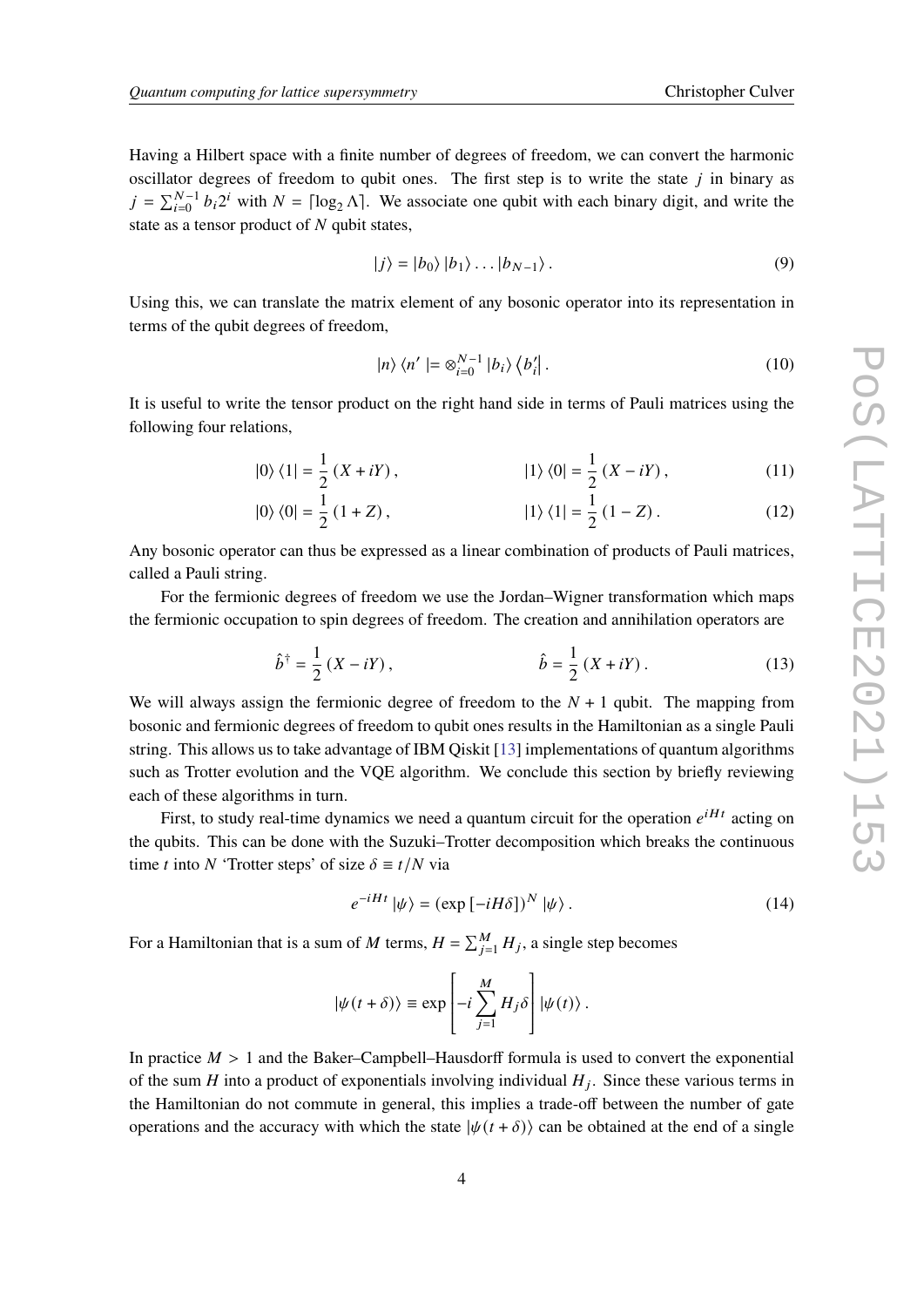Trotter step. There is a similar trade-off when we consider that the Suzuki–Trotter decomposition also introduces errors dependent on  $\delta$  and on the ordering of gate operations within the circuit. A simple evolution step such as that considered in Ref. [\[14\]](#page-8-11) reduces gate counts at the cost of larger errors, while more complicated evolution steps can reduce errors at the cost of (typically significant) increases in the number of gate operations. In Section [4](#page-4-0) we discuss gate costs for a single Trotter step for SQM with various superpotentials.

The VQE is a hybrid quantum–classical algorithm that finds the lowest eigenvalue of a matrix [\[15\]](#page-8-12). When the matrix in question is a Hamiltonian, this provides an approximation to the ground state as the corresponding eigenvector. The algorithm functions similarly to the variational method. First a trial wave function  $\psi$  for the ground state is created which is defined with tunable parameters  $\theta_i$ . A quantum circuit is used to compute the energy of the parameterized wave function, whose parameters are optimized via classical methods to minimize this energy. Eventually the algorithm will converge to a value  $E_{var}$  that is an upper bound for the ground-state energy,

$$
E_0 \le E_{\text{var}} = \frac{\langle \psi(\theta_i) | H | \psi(\theta_i) \rangle}{\langle \psi(\theta_i) | \psi(\theta_i) \rangle}.
$$
 (15)

In this work we report on simulations of VQE analyses using classical computing rather than actual quantum hardware. This leaves the performance of the VQE dependent on the choice of trial wave function and classical optimizer. For the trial wave function we use the  $R_y$  variational form  $[13]$ , which only involves y rotations and CX gates. For the classical optimizer we use COBYLA which was shown to work well in Ref. [\[11\]](#page-8-8). In the next section we present results for different superpotentials and cutoffs. Given that the VQE provides only an upper bound on the ground-state energy, we perform 100 runs for each computation and quote the minimum result as the best approximation to the ground state.

#### <span id="page-4-0"></span>**4. VQE analyses for various superpotentials**

Here we discuss the current status of our studies of SQM with three different superpotentials, for a range of cutoffs Λ. For each superpotential we start by looking at the eigenvalues of the Hamiltonian via exact diagonalization. Then we compare these exact values to the best result obtained from 100 runs of the VQE. Lastly we discuss the cost of attempting to study the real-time dynamics of such systems in terms of their entangling gate counts.

#### **4.1 Harmonic Oscillator**

The supersymmetric harmonic oscillator (HO) is specified by the superpotential

$$
W(\hat{q}) = \frac{1}{2}m\hat{q}^2,\tag{16}
$$

where  $m$  is the mass of the boson and fermion. This is one of the simplest superpotentials to consider since  $W''(\hat{q}) = m$  and the bosons and fermions do not interact. No dynamical supersymmetry breaking is expected for this superpotential [\[7\]](#page-8-13). The energy spectrum as a function of the cutoff determined via exact diagonalization is plotted in Fig. [1.](#page-5-0) To preserve supersymmetry the ground state-energy must vanish, and for any cutoff the value is exactly zero. In fact, for this superpotential the only cutoff effect seems to be the lack of excited states; the energies of all accessible states are exact even for small cutoffs. The results of the VQE for representative cutoffs up to  $\Lambda \leq 32$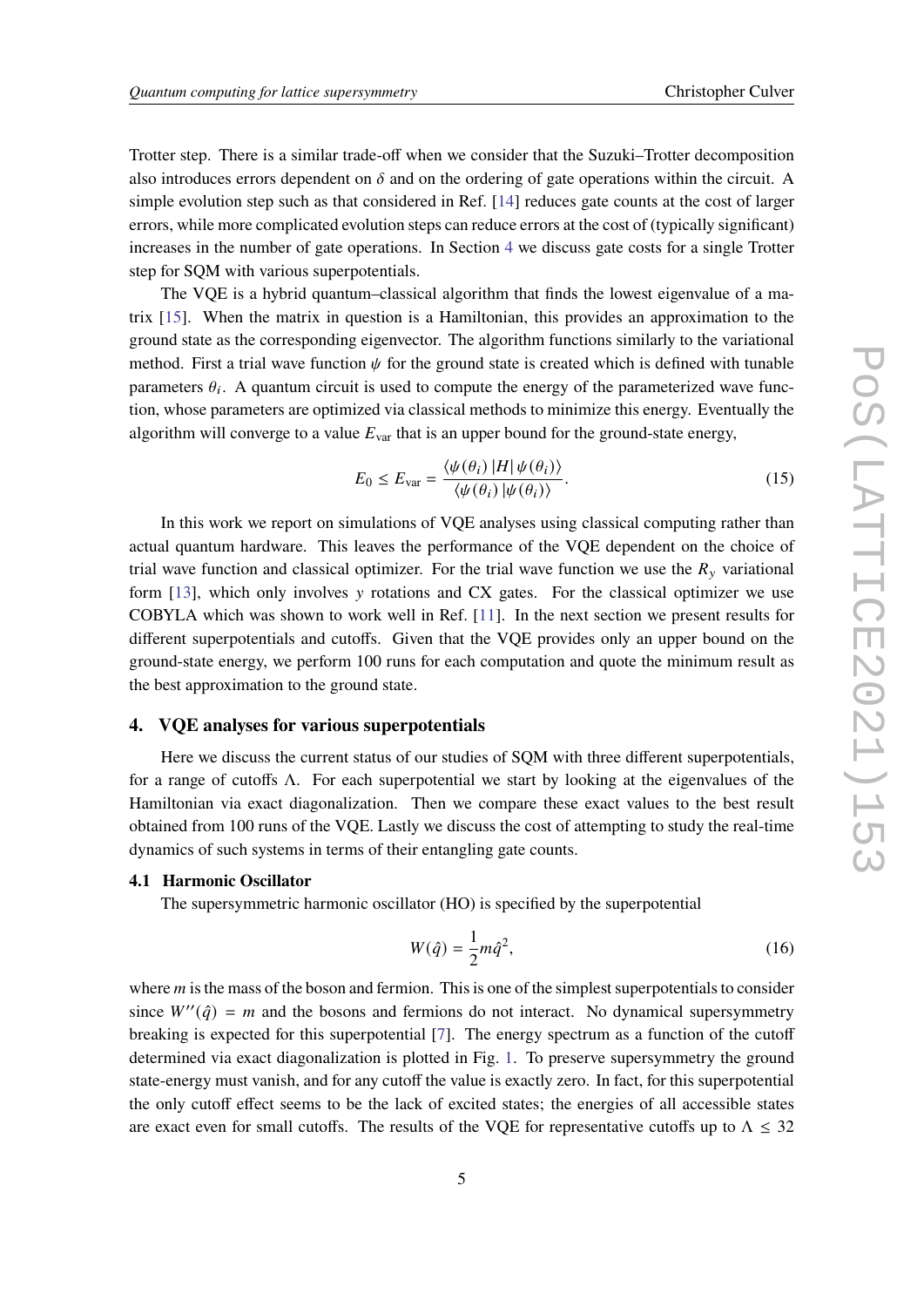<span id="page-5-1"></span>**Table 1:** Minimum energy from 100 runs of the VQE for various supersymmetric superpotentials (with  $m = g = \mu = 1$ ). The harmonic and anharmonic oscillator are expected to preserve supersymmetry and have a ground state energy of zero. The double well breaks supersymmetry and should have a non-zero ground state energy. The exact value represents the minimum energy from classical diagonalization.

| Λ                        | Exact       | VOE        | Λ                          | Exact    | <b>VOE</b> |  | Λ                | Exact      | VOE        |
|--------------------------|-------------|------------|----------------------------|----------|------------|--|------------------|------------|------------|
| $\mathcal{D}$            | $0.00e+0.0$ | 5.34e-10   |                            | 9.38e-01 | 9.38e-01   |  |                  | $1.08e+00$ | $1.08e+00$ |
| 4                        | $0.00e+0.0$ | $1.07e-09$ | 4                          | 1.27e-01 | 1.27e-01   |  | 4                | 9.15e-01   | 9.15e-01   |
| 8                        | $0.00e+0.0$ | 4.06e-09   | 8                          | 2.93e-02 | 2.93e-02   |  | 8                | 8.93e-01   | 8.93e-01   |
| 16                       | $0.00e+0.0$ | 1 13e-08   | 16.                        | 1.83e-03 | $6.02e-02$ |  | 16.              | 8.92e-01   | 8.94e-01   |
| 32                       | $0.00e+0.0$ | 4.81e-08   | 32.                        | 1.83e-05 | 6.63e-01   |  | 32.              | 8.92e-01   | 8.95e-01   |
| (a) Harmonic oscillator. |             |            | (b) Anharmonic oscillator. |          |            |  | (c) Double well. |            |            |

<span id="page-5-0"></span>

**Figure 1:** Spectra for different cutoffs of the bosonic degrees of freedom, for the harmonic oscillator (**left**) and anharmonic oscillator (**right**) superpotentials (with  $m = g = 1$ ). For each  $\Lambda$  there are  $2\Lambda$  states which are differentiated by color. For the harmonic oscillator, and the large-cutoff limit of the anharmonic oscillator, all levels except the ground state and highest-energy state are two-fold degenerate.

are given in Table [1.](#page-5-1) For this simple superpotential the VQE clearly converges to zero energy, confirming that a sufficiently low-noise quantum simulation would come to the correct conclusion about supersymmetry breaking. For simulating the real-time evolution of this system, the entangling (CX) gate counts are given by the green circles in Fig. [4.](#page-7-0) Notably, if the number of oscillator modes is set to a power of two,  $\Lambda = 2^n$ , no CX gates are required to evolve the system in time. This makes the HO superpotential a promising benchmark for even today's quantum devices.

#### **4.2 Anharmonic Oscillator**

The supersymmetric anharmonic oscillator (AHO) is given by the superpotential

$$
W(\hat{q}) = \frac{1}{2}m\hat{q}^2 + \frac{1}{4}g\hat{q}^4,\tag{17}
$$

where  $m$  is the mass of the boson and the coefficient g dictates the strength of the interaction between the boson and fermion. For any value of  $\varrho$  the AHO is also expected to preserve supersymmetry [\[7\]](#page-8-13). In Fig. [1](#page-5-0) we plot the low-lying energy spectrum as a function of the cutoff using exact diagonalization. Here we see more significant errors induced by the cutoff, but as  $\Lambda$  increases the low-lying energies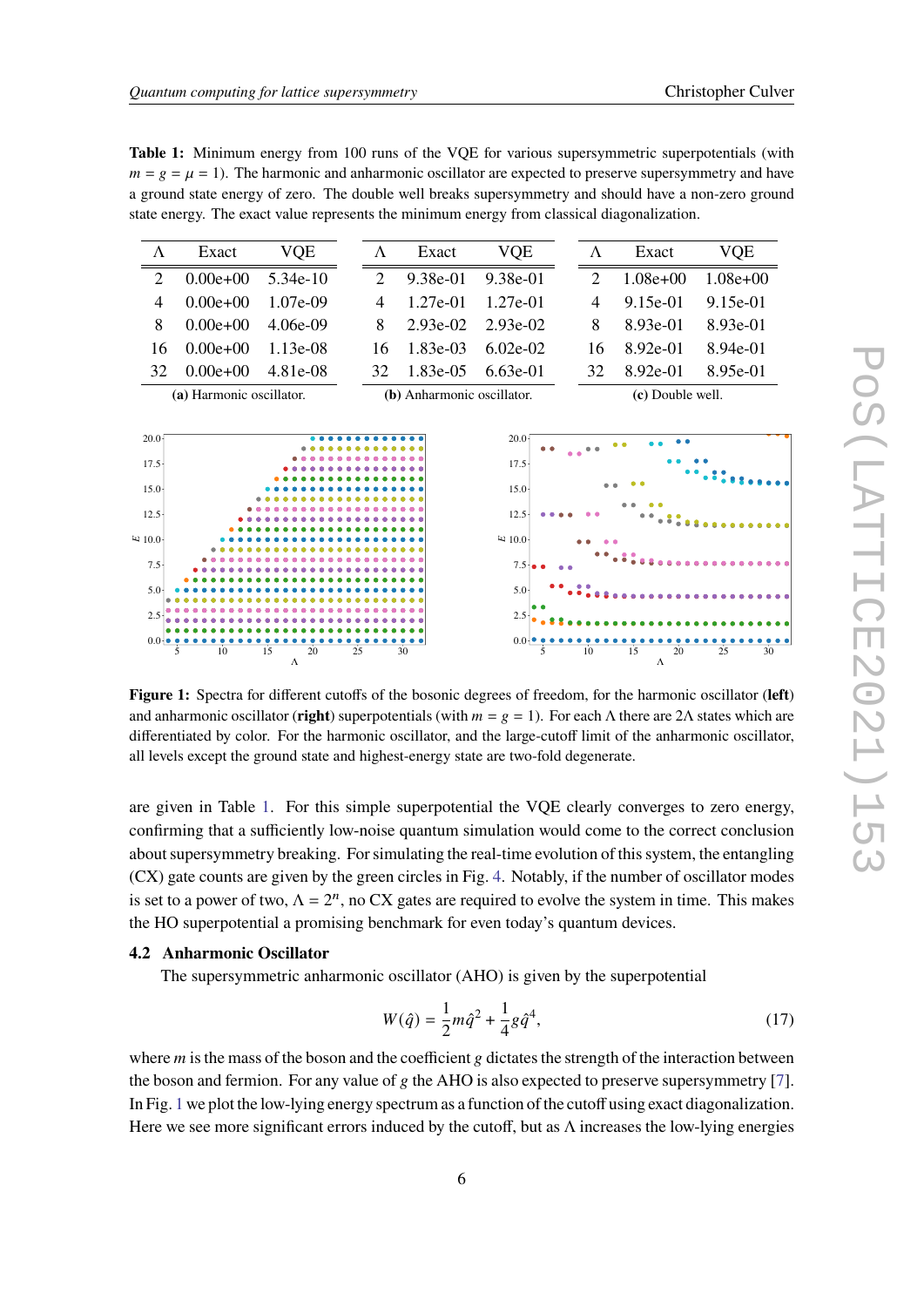<span id="page-6-0"></span>

**Figure 2:** Semi-log plot of the ground-state energy of the anharmonic oscillator (with  $m = g = 1$ ) as a function of the cutoff. As the cutoff increases this energy exponentially approaches zero signifying that supersymmetry is preserved in this model.

rapidly converge. In Fig. [2](#page-6-0) we plot the ground-state energy on a semi-log scale to show that it is approaching zero exponentially quickly as  $\Lambda$  increases, which confirms that supersymmetry is preserved for this superpotential. The results for the VQE in Table [1](#page-5-1) show that it becomes difficult to find the expected ground-state energy for larger cutoffs ( $\Lambda > 16$ ). This could be due to the fact that our wave function is not expressive enough, and we are currently exploring a greater variety of parameterizations. The entangling gate count for a Trotter step is shown by the yellow crosses in Fig. [4.](#page-7-0) Here we can see a dramatic increase in CX gates as a function of the cutoff compared with the HO superpotential. There is still a significant decrease in the number of entangling gates when  $\Lambda = 2^n$ , although it is always non-zero. This system will be very interesting to analyze using future NISQ hardware with improved error rates.

#### **4.3 Double Well**

The supersymmetric double well (DW) is defined by the superpotential

$$
W(\hat{q}) = \frac{1}{2}m\hat{q}^2 + g(\frac{1}{3}\hat{q}^3 + \hat{q}\mu^2),
$$
\n(18)

where *m* is the mass while the coefficients *g* and  $\mu$  control the strength of interactions between the boson and fermion. For non-zero values of  $g$  and  $\mu$ , this system is expected to exhibit dynamical supersymmetry breaking [\[7\]](#page-8-13). In Fig. [3](#page-7-1) we plot the spectrum from exact diagonalization as a function of the cutoff. Similarly to the AHO, cutoff effects are non-negligible for very small values of  $\Lambda$ . As the large-cutoff limit is taken the ground-state energy clearly does not converge to zero, confirming that supersymmetry is dynamically broken. The VQE results in Table [1](#page-5-1) successfully reproduce this non-zero ground-state energy. The entangling gate count in Fig. [4](#page-7-0) scales in a comparable way to the AHO superpotential, with significant cost reductions for cutoffs equal to a power of two.

#### **5. Summary**

We have presented first results from our work using quantum computing to study supersymmetric quantum mechanics in  $0 + 1$  dimensions. As a measure of supersymmetry breaking we compute the ground-state energy using both classical exact diagonalization and the hybrid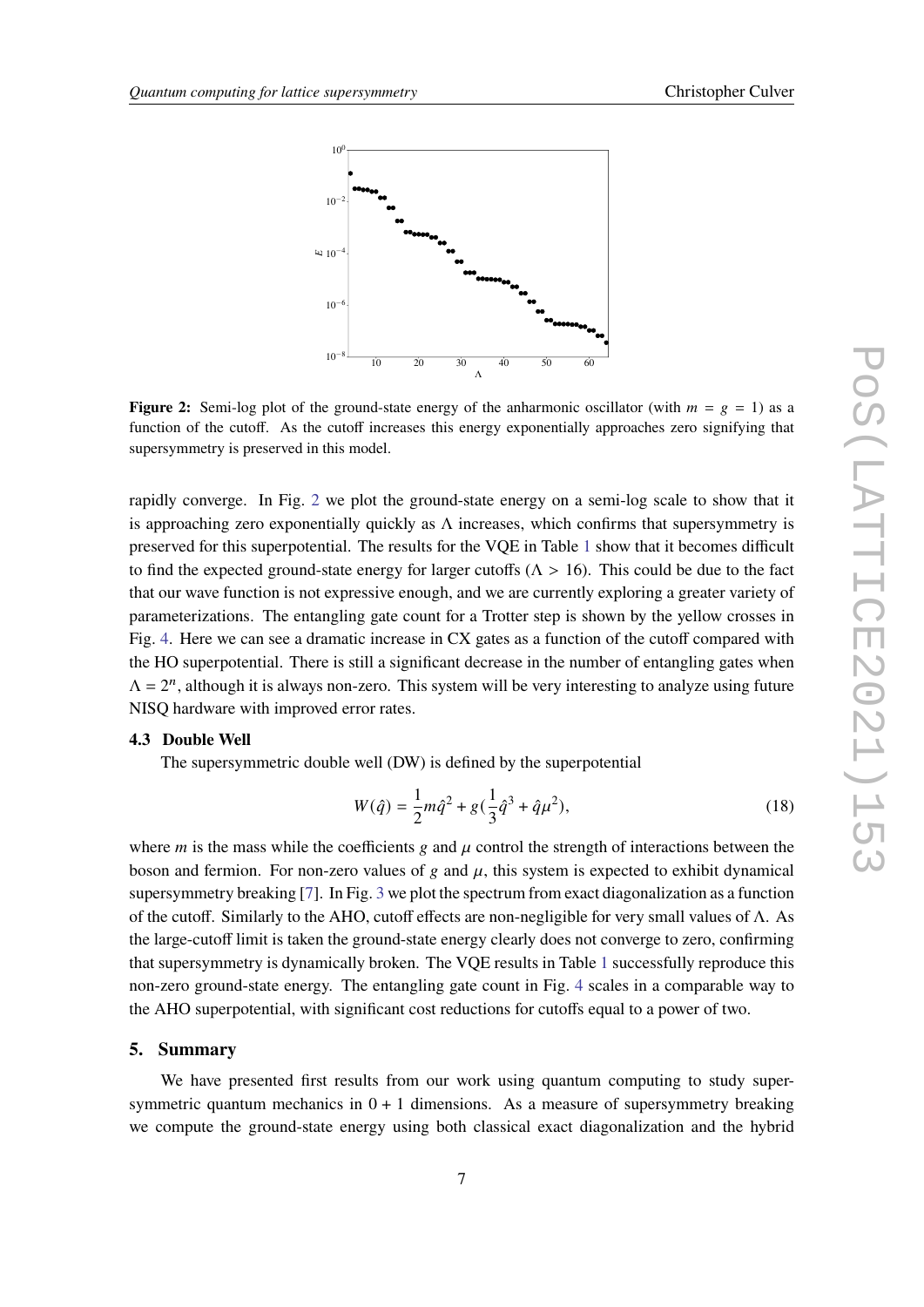<span id="page-7-1"></span>

<span id="page-7-0"></span>**Figure 3:** Similar to Fig. [1](#page-5-0) but for the double-well superpotential (with  $m = g = \mu = 1$ ). As the largecutoff limit is taken two-fold degeneracy is again recovered—now also for the ground-state energy, which is non-zero due to spontaneous supersymmetry breaking.



**Figure 4:** Number of entangling CX gates in a single Trotter step, as a function of the cutoff for the three superpotentials (with  $m = g = \mu = 1$ ) considered so far: the harmonic oscillator (green circles), the anharmonic oscillator (yellow crosses), and the double well (blue stars). When the cutoff is equal to a power of two  $(\Lambda = 2^n)$  there are significant reductions in the number of CX gates required. In particular, this produces zero CX gates for the harmonic oscillator, which isn't visible on this semi-log plot.

quantum–classical VQE. Both methods confirm that supersymmetry is preserved for the harmonic oscillator and spontaneously broken for the double-well superpotential. For the anharmonic oscillator exact diagonalization confirms the expected preservation of supersymmetry, while the VQE has difficulties that we are currently investigating by exploring whether different trial wave functions or classical optimizers can improve its performance. Lastly we discussed the entangling gate counts for a single Trotter step for each of the three superpotentials, to illustrate why we consider supersymmetric quantum mechanics a promising target for quantum computing in the NISQ era.

ACKNOWLEDGMENTS: We thank Yannick Meurice and Hank Lamm for encouraging discussions. This work was supported by UK Research and Innovation Future Leader Fellowship MR/S015418/1 and STFC grant ST/T000988/1.